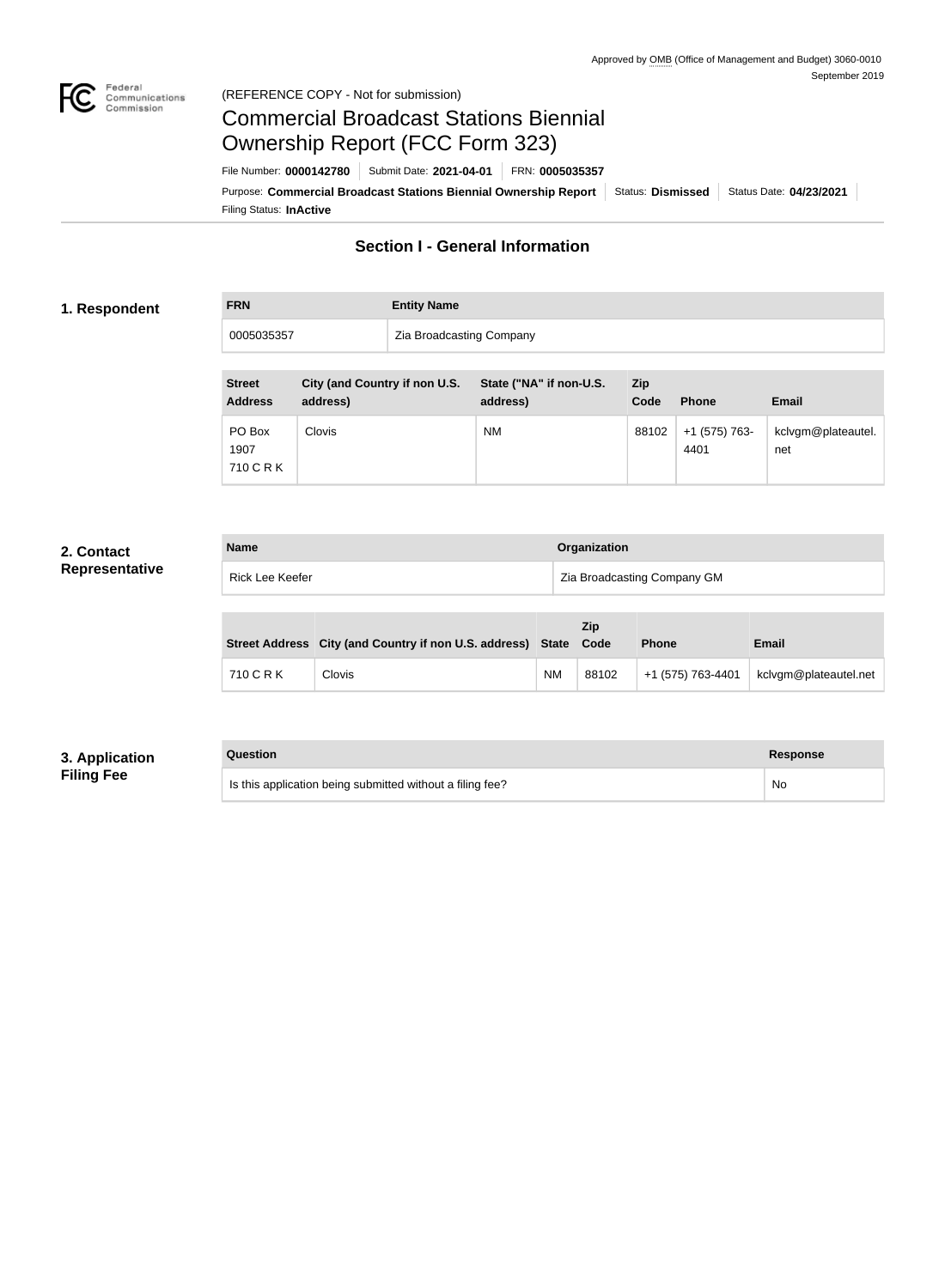| <b>Fees</b> | <b>Application Type</b> | <b>Form Number</b> | <b>Fee Code</b> | Quantity | <b>Fee Amount</b> | <b>Subtotal</b> |
|-------------|-------------------------|--------------------|-----------------|----------|-------------------|-----------------|
|             | Biennial                | Form 323           | <b>MAR</b>      |          | 85                | \$70.00         |
|             |                         |                    |                 |          | Total             | \$70.00         |

### **4. Nature of Respondent**

| (a) Provide the following information about the Respondent: |                                         |                           |  |  |
|-------------------------------------------------------------|-----------------------------------------|---------------------------|--|--|
|                                                             | <b>Relationship to stations/permits</b> | Licensee                  |  |  |
|                                                             | <b>Nature of Respondent</b>             | Limited liability company |  |  |

**(b) Provide the following information about this report:**

| <b>Purpose</b> | Biennial                                                                                                                                                                               |
|----------------|----------------------------------------------------------------------------------------------------------------------------------------------------------------------------------------|
| "As of" date   | 10/01/2019                                                                                                                                                                             |
|                | When filing a biennial ownership report or validating<br>and resubmitting a prior biennial ownership report, this<br>date must be Oct. 1 of the year in which this report is<br>filed. |

#### **5. Licensee(s) and Station(s)**

#### **Respondent is filing this report to cover the following Licensee(s) and station(s):**

| <b>Licensee/Permittee Name</b>         |                  | <b>FRN</b>     |              |                |  |
|----------------------------------------|------------------|----------------|--------------|----------------|--|
| Zia Broadcasting Company<br>0005035357 |                  |                |              |                |  |
|                                        |                  |                |              |                |  |
| Fac. ID No.                            | <b>Call Sign</b> | <b>City</b>    | <b>State</b> | <b>Service</b> |  |
| 74560                                  | KACT-FM          | <b>ANDREWS</b> | TX           | FM             |  |

# **Section II – Biennial Ownership Information**

| 1.47 C.F.R.<br><b>Section 73.3613</b><br>and Other<br><b>Documents</b> | Licensee Respondents that hold authorizations for one or more full power television, AM, and/or FM stations should list all<br>contracts and other instruments set forth in 47 C.F.R. Section 73.3613(a) through (c) for the facility or facilities listed on this<br>report. In addition, attributable Local Marketing Agreements (LMAs) and attributable Joint Sales Agreements (JSAs) must be<br>disclosed by the licensee of the brokering station on its ownership report. If the agreement is an attributable LMA, an<br>attributable JSA, or a network affiliation agreement, check the appropriate box. Otherwise, select "Other." Non-Licensee<br>Respondents, as well as Licensee Respondents that only hold authorizations for Class A television and/or low power television<br>stations, should select "Not Applicable" in response to this question. |
|------------------------------------------------------------------------|--------------------------------------------------------------------------------------------------------------------------------------------------------------------------------------------------------------------------------------------------------------------------------------------------------------------------------------------------------------------------------------------------------------------------------------------------------------------------------------------------------------------------------------------------------------------------------------------------------------------------------------------------------------------------------------------------------------------------------------------------------------------------------------------------------------------------------------------------------------------|
|                                                                        | Not Applicable.                                                                                                                                                                                                                                                                                                                                                                                                                                                                                                                                                                                                                                                                                                                                                                                                                                                    |
| 2. Ownership<br><b>Interests</b>                                       | (a) Ownership Interests. This Question requires Respondents to enter detailed information about ownership interests by<br>generating a series of subforms. Answer each question on each subform. The first subform listing should be for the Respondent<br>itself. If the Respondent is not a natural person, also list each of the officers, directors, stockholders, non-insulated partners,<br>non-insulated members, and any other persons or entities with a direct attributable interest in the Respondent pursuant to the<br>standards set forth in 47 C.F.R. Section 73.3555. (A "direct" interest is one that is not held through any intervening companies<br>or entities.) List each interest holder with a direct attributable interest in the Respondent separately.                                                                                  |
|                                                                        | Leave the percentage of total assets (Equity Debt Plus) field blank for an interest holder unless that interest holder has an<br>attributable interest in the Respondent solely on the basis of the Commission's Equity Debt Plus attribution standard, 47 C.F.R.<br>Section 73.3555, Note 2(i).                                                                                                                                                                                                                                                                                                                                                                                                                                                                                                                                                                   |
|                                                                        | In the case of vertical or indirect ownership structures, list only those interests in the Respondent that also represent an                                                                                                                                                                                                                                                                                                                                                                                                                                                                                                                                                                                                                                                                                                                                       |

attributable interest in the Licensee(s) for which the report is being submitted.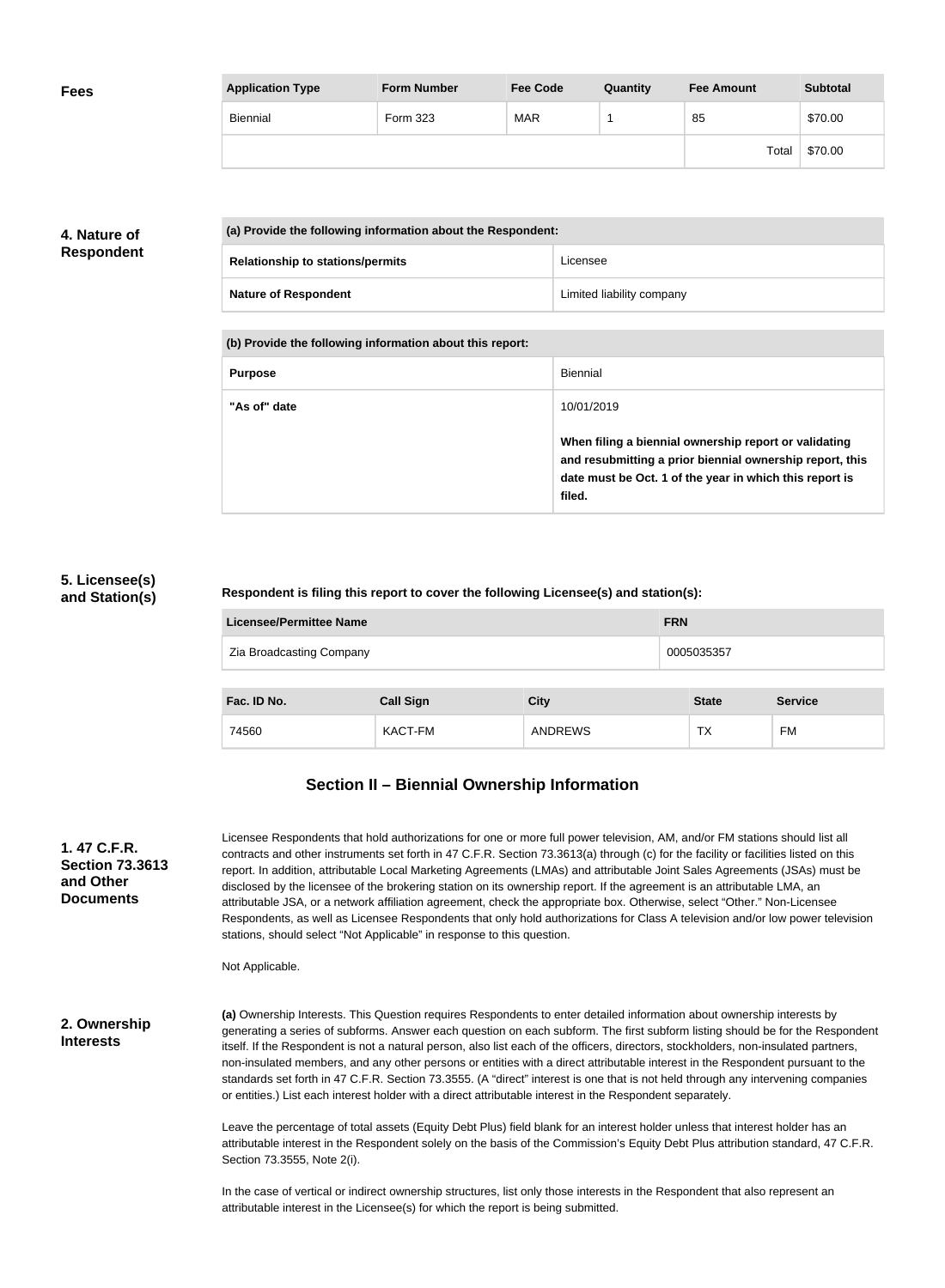Entities that are part of an organizational structure that includes holding companies or other forms of indirect ownership must file separate ownership reports. In such a structure do not report, or file a separate report for, any interest holder that does not have an attributable interest in the Licensee(s) for which the report is being submitted.

Please see the Instructions for further detail concerning interests that must be reported in response to this question.

The Respondent must provide an FCC Registration Number for each interest holder reported in response to this question. Please see the Instructions for detailed information and guidance concerning this requirement.

| <b>Ownership Information</b>                                                                                                     |                                                         |                      |                                   |  |  |  |
|----------------------------------------------------------------------------------------------------------------------------------|---------------------------------------------------------|----------------------|-----------------------------------|--|--|--|
| <b>FRN</b>                                                                                                                       | 0005035357                                              |                      |                                   |  |  |  |
| <b>Entity Name</b>                                                                                                               | Zia Broadcasting Company                                |                      |                                   |  |  |  |
| <b>Address</b>                                                                                                                   | PO Box                                                  | 1907                 |                                   |  |  |  |
|                                                                                                                                  | <b>Street 1</b>                                         | 710 C R K            |                                   |  |  |  |
|                                                                                                                                  | <b>Street 2</b>                                         |                      |                                   |  |  |  |
|                                                                                                                                  | <b>City</b>                                             | Clovis               |                                   |  |  |  |
|                                                                                                                                  | State ("NA" if non-U.S.<br>address)                     | <b>NM</b>            |                                   |  |  |  |
|                                                                                                                                  | <b>Zip/Postal Code</b>                                  | 88102                |                                   |  |  |  |
|                                                                                                                                  | Country (if non-U.S.<br>address)                        | <b>United States</b> |                                   |  |  |  |
| <b>Listing Type</b>                                                                                                              | Respondent                                              |                      |                                   |  |  |  |
| <b>Positional Interests</b><br>(check all that apply)                                                                            | Respondent                                              |                      |                                   |  |  |  |
| <b>Tribal Nation or Tribal</b><br><b>Entity</b>                                                                                  | Interest holder is not a Tribal nation or Tribal entity |                      |                                   |  |  |  |
| <b>Interest Percentages</b><br>(enter percentage values                                                                          | Voting                                                  | 0.0%                 | <b>Jointly Held?</b><br><b>No</b> |  |  |  |
| from 0.0 to 100.0)                                                                                                               | <b>Equity</b>                                           | 0.0%                 |                                   |  |  |  |
| <b>Total assets (Equity Debt</b><br>0.0%<br>Plus)                                                                                |                                                         |                      |                                   |  |  |  |
| Does interest holder have an attributable interest in one or more broadcast stations<br>No<br>that do not appear on this report? |                                                         |                      |                                   |  |  |  |

#### **Ownership Information**

| <b>FRN</b>         | 0027159318                            |                 |  |  |
|--------------------|---------------------------------------|-----------------|--|--|
| <b>Entity Name</b> | High Five Trust, Mark Allsup, Trustee |                 |  |  |
| <b>Address</b>     | PO Box                                |                 |  |  |
|                    | <b>Street 1</b>                       | 814 21st Street |  |  |
|                    | <b>Street 2</b>                       | 710 C R K       |  |  |
|                    | <b>City</b>                           | Clovis          |  |  |
|                    | State ("NA" if non-U.S.<br>address)   | <b>NM</b>       |  |  |
|                    | <b>Zip/Postal Code</b>                | 88102           |  |  |
|                    |                                       |                 |  |  |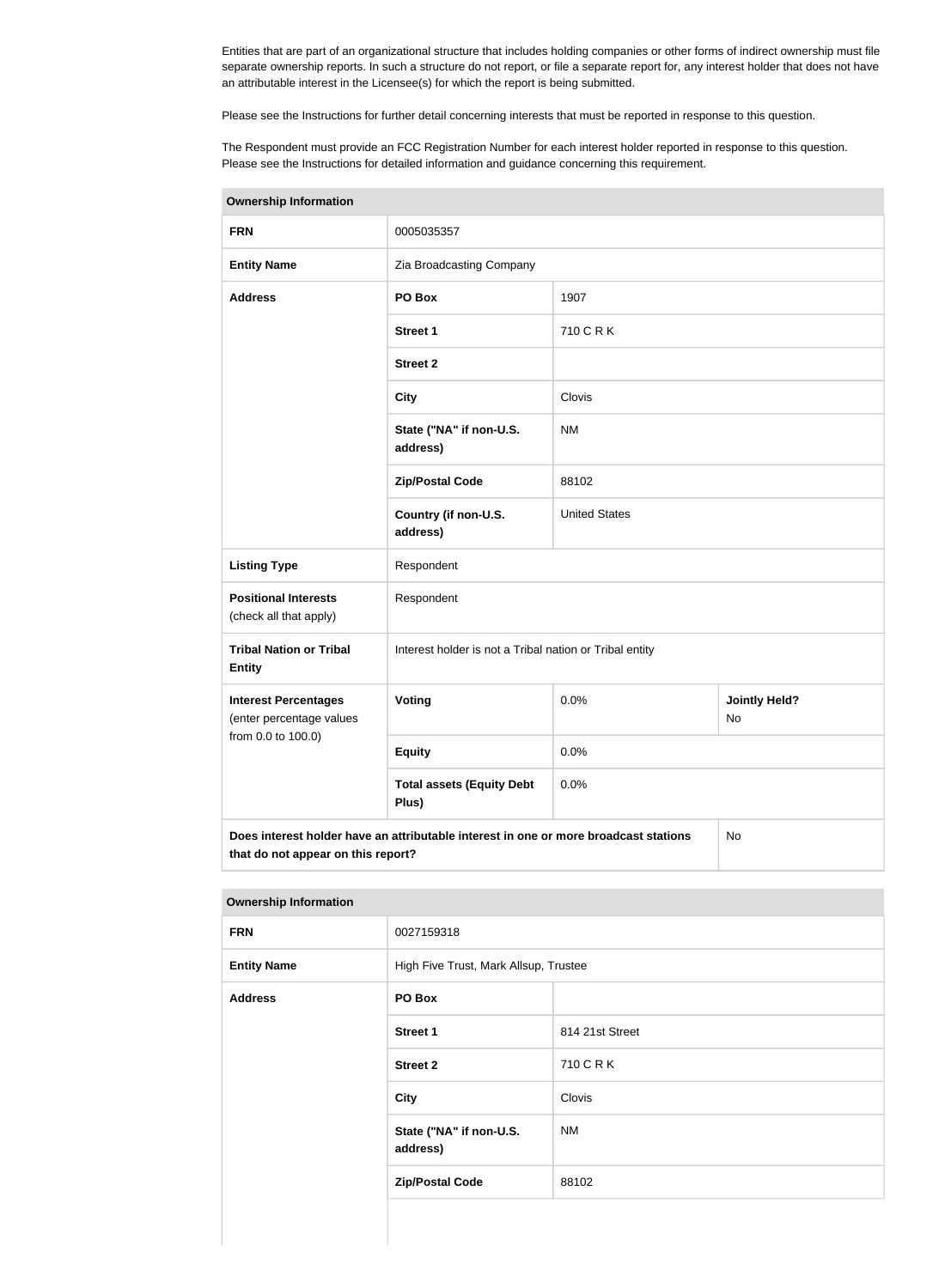|                                                                                                                            | Country (if non-U.S.<br>address)                        | <b>United States</b> |                             |  |  |
|----------------------------------------------------------------------------------------------------------------------------|---------------------------------------------------------|----------------------|-----------------------------|--|--|
| <b>Listing Type</b>                                                                                                        | Other Interest Holder                                   |                      |                             |  |  |
| <b>Positional Interests</b><br>(check all that apply)                                                                      | Officer, Director, LC/LLC/PLLC Member                   |                      |                             |  |  |
| <b>Tribal Nation or Tribal</b><br><b>Entity</b>                                                                            | Interest holder is not a Tribal nation or Tribal entity |                      |                             |  |  |
| <b>Interest Percentages</b><br>(enter percentage values                                                                    | Voting                                                  | 50.0%                | <b>Jointly Held?</b><br>No. |  |  |
| from 0.0 to 100.0)                                                                                                         | <b>Equity</b>                                           | 48.0%                |                             |  |  |
|                                                                                                                            | <b>Total assets (Equity Debt</b><br>Plus)               | 50.0%                |                             |  |  |
| Does interest holder have an attributable interest in one or more broadcast stations<br>that do not appear on this report? |                                                         | No.                  |                             |  |  |

| <b>Ownership Information</b>                                                                       |                                                                                      |                        |                            |  |
|----------------------------------------------------------------------------------------------------|--------------------------------------------------------------------------------------|------------------------|----------------------------|--|
| <b>FRN</b>                                                                                         | 9990143340                                                                           |                        |                            |  |
| <b>Name</b>                                                                                        | Barbara Allsup, Mrs.                                                                 |                        |                            |  |
| <b>Address</b>                                                                                     | PO Box                                                                               |                        |                            |  |
|                                                                                                    | <b>Street 1</b>                                                                      | 814 21st Street        |                            |  |
|                                                                                                    | <b>Street 2</b>                                                                      |                        |                            |  |
|                                                                                                    | <b>City</b>                                                                          | Clovis                 |                            |  |
|                                                                                                    | State ("NA" if non-U.S.<br>address)                                                  | <b>NM</b>              |                            |  |
|                                                                                                    | <b>Zip/Postal Code</b>                                                               | 88102                  |                            |  |
|                                                                                                    | Country (if non-U.S.<br>address)                                                     | <b>United States</b>   |                            |  |
| <b>Listing Type</b>                                                                                | Other Interest Holder                                                                |                        |                            |  |
| <b>Positional Interests</b><br>(check all that apply)                                              | Officer, Director, LC/LLC/PLLC Member                                                |                        |                            |  |
| Citizenship, Gender,<br><b>Ethnicity, and Race</b><br><b>Information (Natural</b><br>Persons Only) | <b>Citizenship</b>                                                                   | <b>US</b>              |                            |  |
|                                                                                                    | Gender                                                                               | Female                 |                            |  |
|                                                                                                    | <b>Ethnicity</b>                                                                     | Not Hispanic or Latino |                            |  |
|                                                                                                    | Race                                                                                 | White                  |                            |  |
| <b>Interest Percentages</b><br>(enter percentage values<br>from 0.0 to 100.0)                      | Voting                                                                               | 50.0%                  | <b>Jointly Held?</b><br>No |  |
|                                                                                                    | <b>Equity</b>                                                                        | 48.0%                  |                            |  |
|                                                                                                    | <b>Total assets (Equity Debt</b><br>Plus)                                            | 50.0%                  |                            |  |
| that do not appear on this report?                                                                 | Does interest holder have an attributable interest in one or more broadcast stations |                        | <b>No</b>                  |  |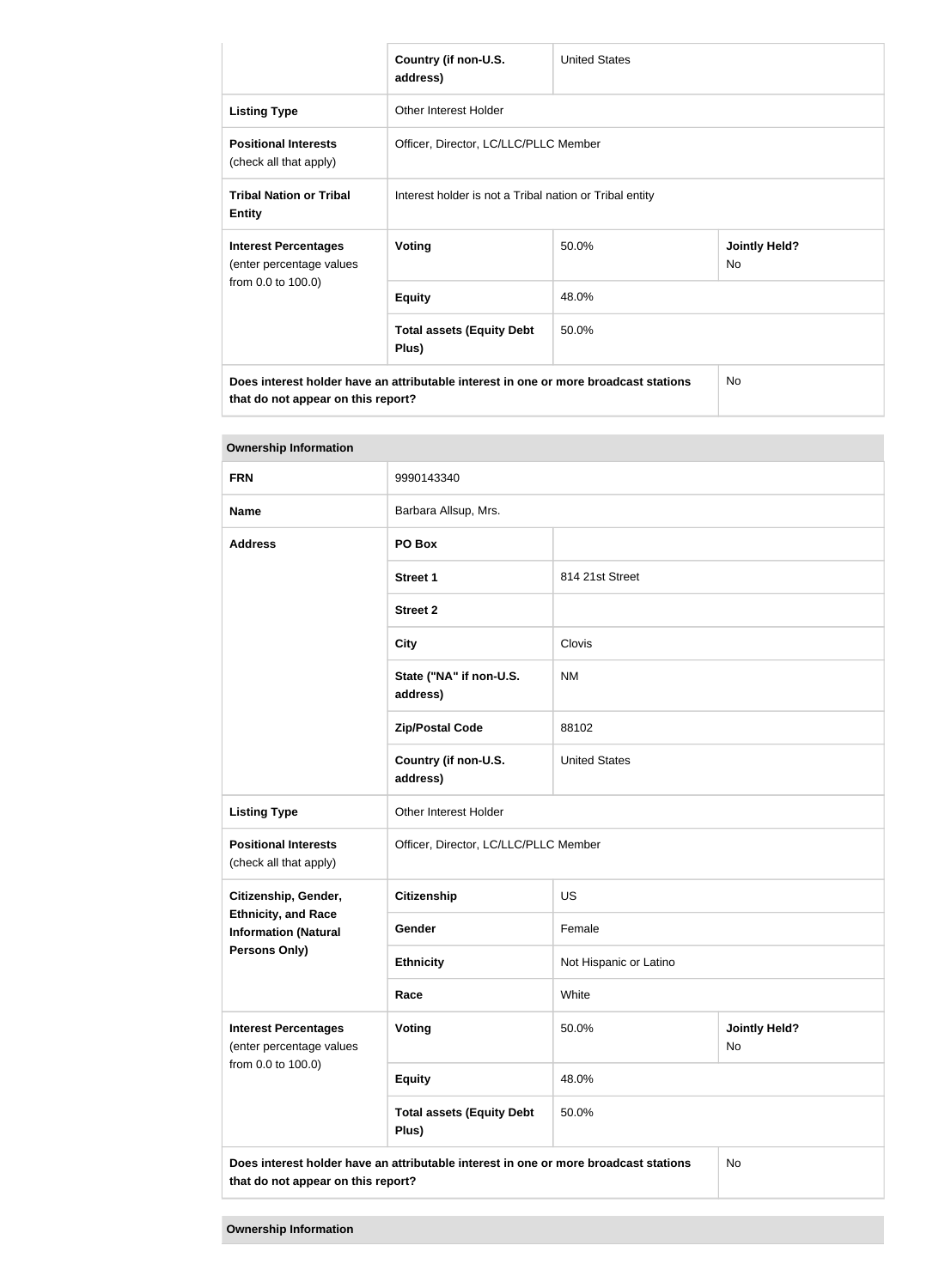| <b>FRN</b>                                                                                                                                                                                           | 9990143343                                |                        |                            |  |
|------------------------------------------------------------------------------------------------------------------------------------------------------------------------------------------------------|-------------------------------------------|------------------------|----------------------------|--|
| <b>Name</b>                                                                                                                                                                                          | Mark Allsup, Mr.                          |                        |                            |  |
| <b>Address</b>                                                                                                                                                                                       | PO Box                                    | 1907                   |                            |  |
|                                                                                                                                                                                                      | <b>Street 1</b>                           | 814 21st Street        |                            |  |
|                                                                                                                                                                                                      | <b>Street 2</b>                           |                        |                            |  |
|                                                                                                                                                                                                      | <b>City</b>                               | Clovis                 |                            |  |
|                                                                                                                                                                                                      | State ("NA" if non-U.S.<br>address)       | <b>NM</b>              |                            |  |
|                                                                                                                                                                                                      | <b>Zip/Postal Code</b>                    | 88102                  |                            |  |
|                                                                                                                                                                                                      | Country (if non-U.S.<br>address)          | <b>United States</b>   |                            |  |
| <b>Listing Type</b>                                                                                                                                                                                  | Other Interest Holder                     |                        |                            |  |
| <b>Positional Interests</b><br>(check all that apply)                                                                                                                                                | Officer, LC/LLC/PLLC Member               |                        |                            |  |
| Citizenship, Gender,                                                                                                                                                                                 | <b>Citizenship</b>                        | <b>US</b>              |                            |  |
| <b>Ethnicity, and Race</b><br><b>Information (Natural</b>                                                                                                                                            | Gender                                    | Male                   |                            |  |
| Persons Only)                                                                                                                                                                                        | <b>Ethnicity</b>                          | Not Hispanic or Latino |                            |  |
|                                                                                                                                                                                                      | Race                                      | White                  |                            |  |
| <b>Interest Percentages</b><br>(enter percentage values<br>from 0.0 to 100.0)                                                                                                                        | <b>Voting</b>                             | 0.0%                   | <b>Jointly Held?</b><br>No |  |
|                                                                                                                                                                                                      | <b>Equity</b>                             | 0.0%                   |                            |  |
|                                                                                                                                                                                                      | <b>Total assets (Equity Debt</b><br>Plus) | 0.0%                   |                            |  |
| Does interest holder have an attributable interest in one or more broadcast stations<br>that do not appear on this report?                                                                           |                                           |                        | No                         |  |
|                                                                                                                                                                                                      |                                           |                        |                            |  |
| (b) Respondent certifies that any interests, including equity, financial, or voting<br>interests, not reported in this filing are non-attributable.<br>If "No," submit as an exhibit an explanation. |                                           |                        | Yes                        |  |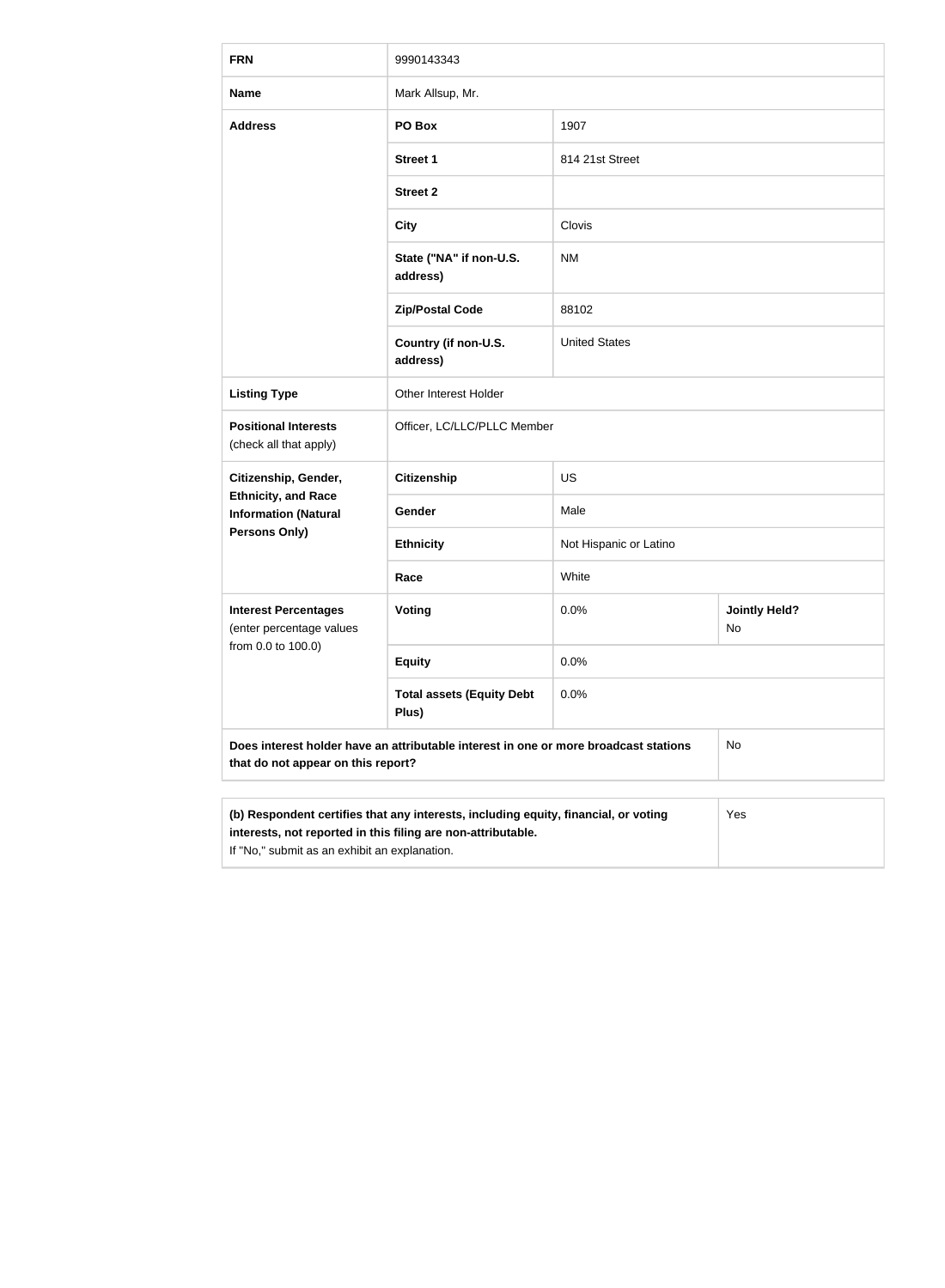

**(d) Are any of the individuals listed as an attributable interest holder in the Respondent married to each other or related to each other as parentchild or as siblings?** Yes

If "Yes," provide the following information for each such the relationship.

| <b>EQUILITY INCIDENTION</b> |              |             |                     |
|-----------------------------|--------------|-------------|---------------------|
| <b>FRN</b>                  | 9990143343   | <b>Name</b> | Mark Allsup, Mr     |
| <b>FRN</b>                  | 9990143340   | <b>Name</b> | Barbara Allsup, Mrs |
| Relationship                | Parent/Child |             |                     |

#### **Family Relationships**

| (e) Is Respondent seeking an attribution exemption for any officer or director with | No |
|-------------------------------------------------------------------------------------|----|
| duties wholly unrelated to the Licensee(s)?                                         |    |

If "Yes," complete the information in the required fields and submit an Exhibit fully describing that individual's duties and responsibilities, and explaining why that individual should not be attributed an interest.

Attach a flowchart or similar document showing the Licensee's vertical ownership structure including the Licensee and all entities that have attributable interests in the Licensee. Licensees with a single parent entity may provide a brief explanatory textual Exhibit in lieu of a flowchart or similar document. Licensees without parent entities should so indicate in a textual Exhibit.

**Non-Licensee Respondents should select "N/A" in response to this question.**